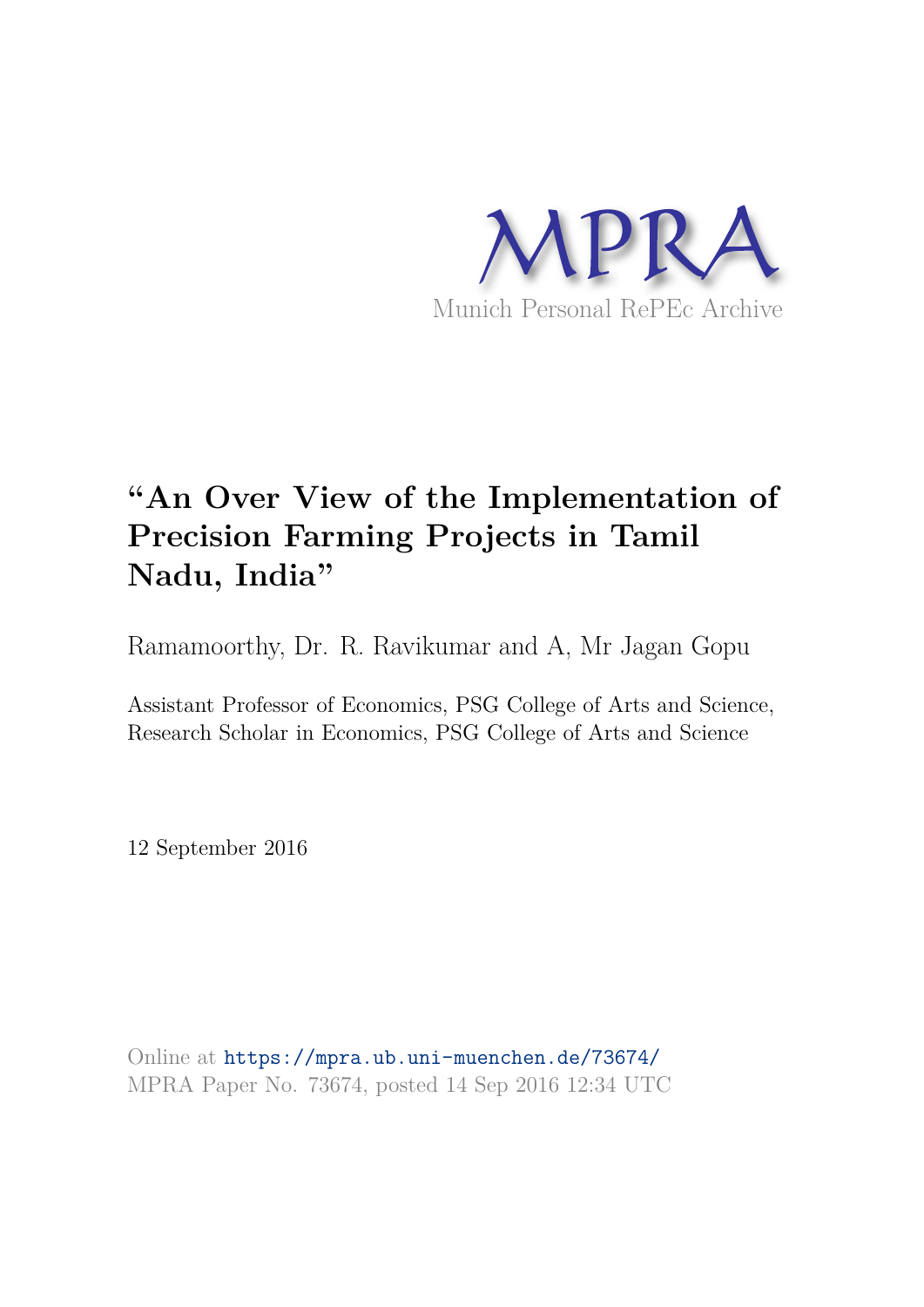## **"An Over View of the Implementation of Precision Farming Projects in Tamil Nadu, India"**

#### **Dr. R. Ravikumar\* and Jagan Gopu. A\*\***

**\*Assistant Professor of Economics, PSG College of Arts and Science, Coimbatore, Tamil Nadu, India.**

**\*\*Ph. D Full-Time Research Scholar in Economics, PSG College of Arts and Science, Coimbatore, Tamil Nadu, India.**

#### **Abstract**

*The major problem for the failure of agricultural sector in India is believed to not taking the modern methods and innovations from the knowledge quarters to the agricultural field. Without the meeting of technology and ground level implementation, the benefits of modern technology and science cannot be optimal. Unsuitability of technology given the local agro-climatic conditions, unawareness of technology due to a communication gap, unwillingness to take unknown risks due to lack of trust, lack of knowledge, cultural barriers, lack of adequate credit of support for investment which is a prerequisite to the adoption of technology, to overcome these barriers, sound management of the technology dissemination need to be followed. The demonstration conducted by the Official of the project at Krishnagiri block, in Pennaiyar river sub basin, Alapatti tank in Krishnagiri district reveals that the initial demonstration implemented in the period of October 2008 to March 2009 with the 39 farmers and covered 26 hectare. The sustainability is very important aspect to measure the success or failure of the precision farming*  in the implemented area hence 134 farmers with 40 ha coverage showed that the real *demonstration effects on farmers were adopted and sustained with precision farming through the year with various multi crops cultivated by the farmers because of higher yield, least inputs and more than that huge income from the farm. Followed by the last year Oct 2011 to Mar 2012 the total area of demonstration covered 110 ha and the impact also 110 ha with the overall demonstration which spread across the area with the total sustainability area is 448 ha.* 

#### *Key Words*

*Precision Farming, Modern Technology, Adoption of Technology, Sustainability.*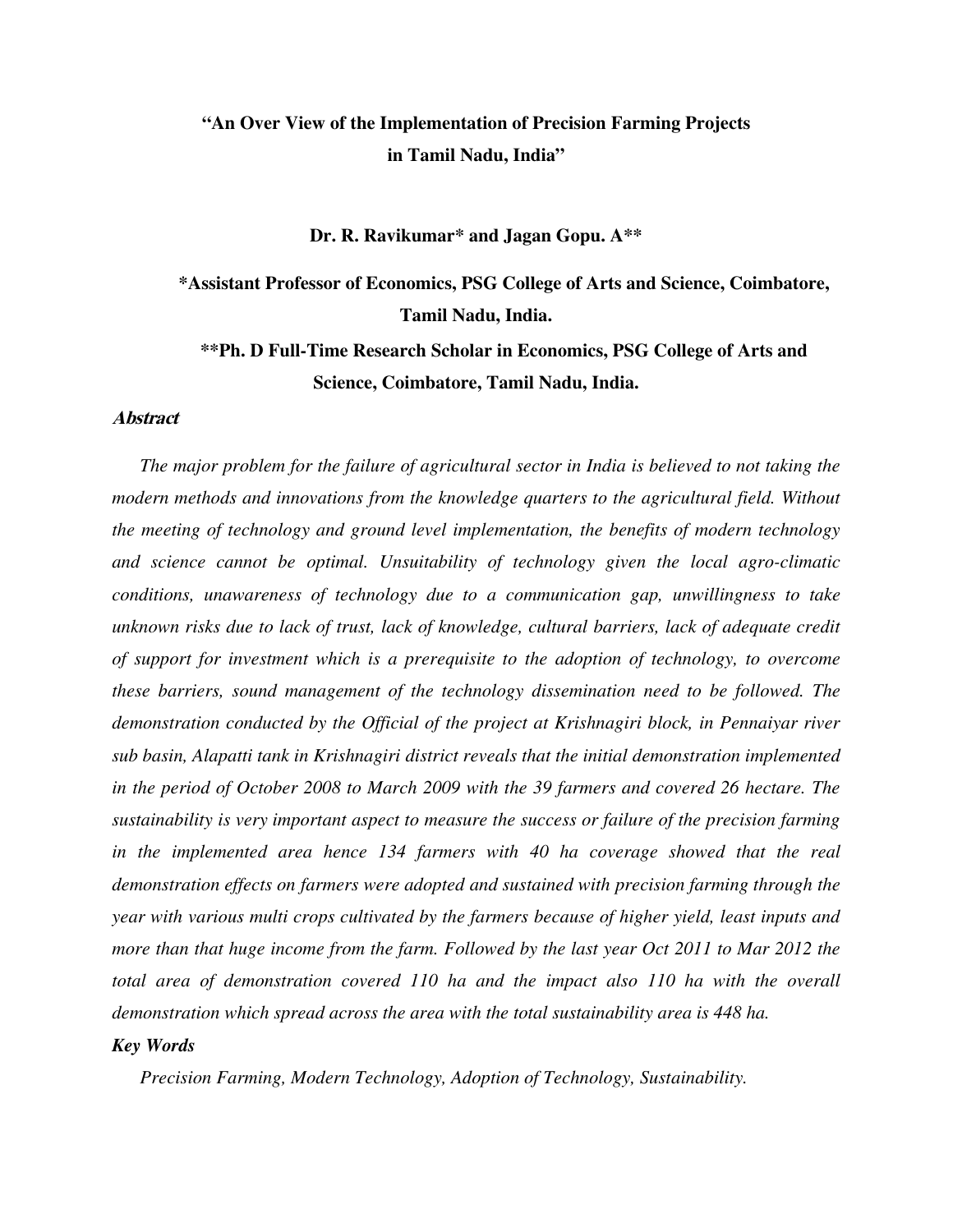#### **Introduction**

Agriculture largely depends on rain fall in Tamil Nadu in general and the districts like Dharmapuri and Krishnagiri are drought prone in particular, with only 925 millimeters of rainfall in a year. The per capita availability of water resources in Tamil Nadu in only 900 cubic meters for a year to the population about 62 million, when compared to the all India average of 2,200 cubic meters. Tamil Nadu geographical area can be grouped into 17 river basins and 127 sub basins a majority of which are water stressed. There are 70 major reservoirs, about 40,000 tanks of traditional water harvesting structure and about 3 million wells that heavily capture the available surface water. Predominantly, agriculture is the largest consumer of water in the state, using 75 per cent of the state water. Approximately 30 per cent of the net irrigated area of 30 lakh hectares is irrigated by canals and 21 per cent by tanks, while 49 per cent is fed by wells and the remaining area is irrigated by other sources.

The disputes of river water sharing from the states such as Andhra Pradesh, Karnataka and Kerala which necessitates more importance of water due to it scarcity of the prime sector. In this contest, that the modern method of irrigation methods are adopted in agriculture of Tamil Nadu. Micro irrigation was an effective tool for conserving water resources and studies have revealed significant water saving ranging between 25 to 50 per cent by drip irrigation compared with surface irrigation, with yield increases as high as 100 per cent in some crops under specific locations.

Technology can be a game changer in the agro sector, especially in the developing world. Let us analyse three experiences of precision farming from Tamil Nadu, where technology has been employed instrumentally to reform the productivity and yield of the farm lands.

#### **Present Status of Precision Agriculture in India**

Precision farming in the Indian context is still in its infancy stage. A vast amount of data on various aspects like soil characteristics, climatic parameters, topographic features, crop requirement in terms of consumptive use and nutritional requirements have been generated and instruments needed for recording these parameters are also available. There are many other examples wherein a few components of precision farming have been adopted to greater advantages in increasing the returns from the land. Therefore, there is an urgent need to develop a package based on knowledge of soil environment and crop needs to enhance the efficiency of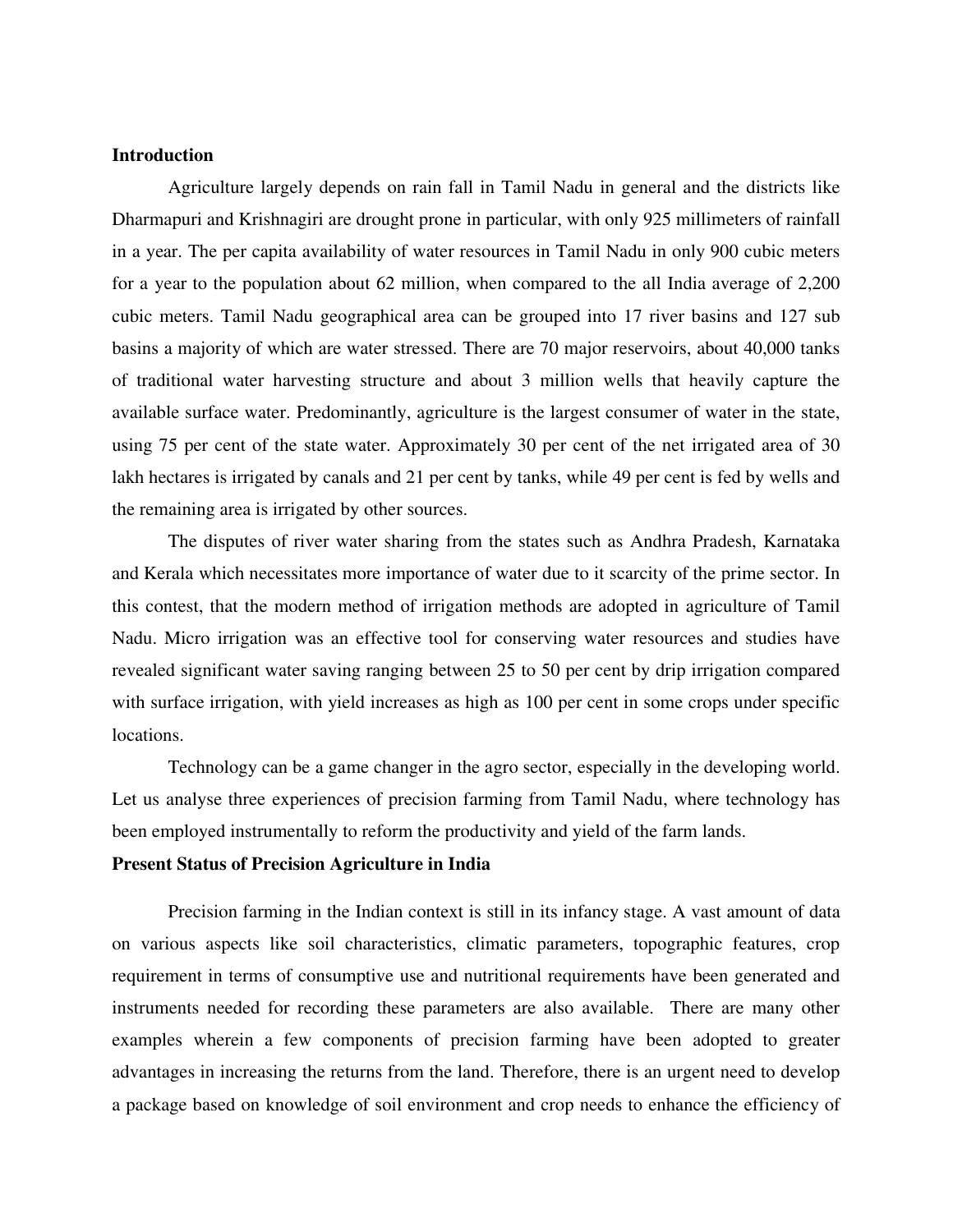inputs to get higher output in given time frame. Some discrete initiatives have been started towards the application of this technology. PA has been identified as one of the main thrust areas by the Working Groups (WGs) of India–US Knowledge Initiative on Agriculture  $(KIA)^1$ . It is expected that PA research will be an important part of the recently launched ambitious agricultural research program, National Agricultural Innovation Project (NAIP), which will focus on innovations in agricultural technology with the announced budget of US\$ 285 million<sup>2</sup>.

The Project Directorate for Cropping Systems Research (PDCSR), Modipuram and Meerut (Uttar Pradesh state) in collaboration with Central Institute of Agricultural Engineering (CIAE)<sup>3</sup>, Bhopal also initiated variable rate input application in different cropping systems<sup>4</sup>. With the Space Application Center (ISRO), Ahmedabad has started experiments in the Central Potato Research Station farm at Jalandhar, Punjab, to study the role of remote sensing in mapping the variability with respect to space and time<sup>5</sup>. Development of specialized centers and scientific data bank is a well-known pre-requisite for PA.

National Bank for Agriculture and Rural Development (NABARD) supported a three year project beginning in 1999 by establishing a resource centre for precision farming at JRD Tata Ecotechnology Centre of the MSSRF M.S. Swaminathan Research Foundation<sup>6</sup>. Arava R&D, Israel, provided technical support for this project. The foundation set up five demonstration farms initially in Tamil Nadu and plan to replicate them in other states. In one of the adopted villages a soil spectral variability map showed at least four types of soil in the area, but the entire village was applying a similar fertilizer dose for their chickpea crops. Therefore, a trail on Variable Rate of Application (VRA) technology has been undertaken<sup>7</sup>. As an example of collaborative effort of private and Govt. agencies, MSSRF at Kannivadi in Tamil Nadu with financial support from the National Bank for Agriculture and Rural Development (NABARD) and works with an objective of poverty alleviation by applying PA technologies. Also, several

<sup>&</sup>lt;sup>1</sup> Anonymous (2007), India-US Knowledge Initiative on Agriculture-work Plan http://www.icar.org.in.

<sup>2</sup> Anonymous (2007), National Agricultural Innovation Project launched. http://www.dare.nic.in.

<sup>&</sup>lt;sup>3</sup> Shanwad et al., (2004), Precision Farming Dreams and Realities for Indian Agriculture. Proceeding of 7<sup>th</sup> Annual International Map India Conference, New Delhi, India. Available online at: http://www.gisdevelopment.net/application/agriculture /overview /mi04115.htm.

<sup>4</sup> Swain et al., (2004), Precision Agriculture for India: Potential, Prospects and Strategies. Presentation at 38 Annual Convention and Symposium of Indian Association of Agricultural Engineers (ISAE), Dapoli, Maharashtra, India.

<sup>&</sup>lt;sup>5</sup> Shanwad et al., (2006), Precision Farming: Dreams and Realities for Indian Agriculture http://www.GISdevelopment.net

 $^6$  Anonymous. (2007), Ongoing Today: 1998 to 2004. http://www.mssrf.org.

<sup>7</sup> Ray et. Al., (2001), Precision Farming in India Context. GIS @ Development. November, Pp. 7.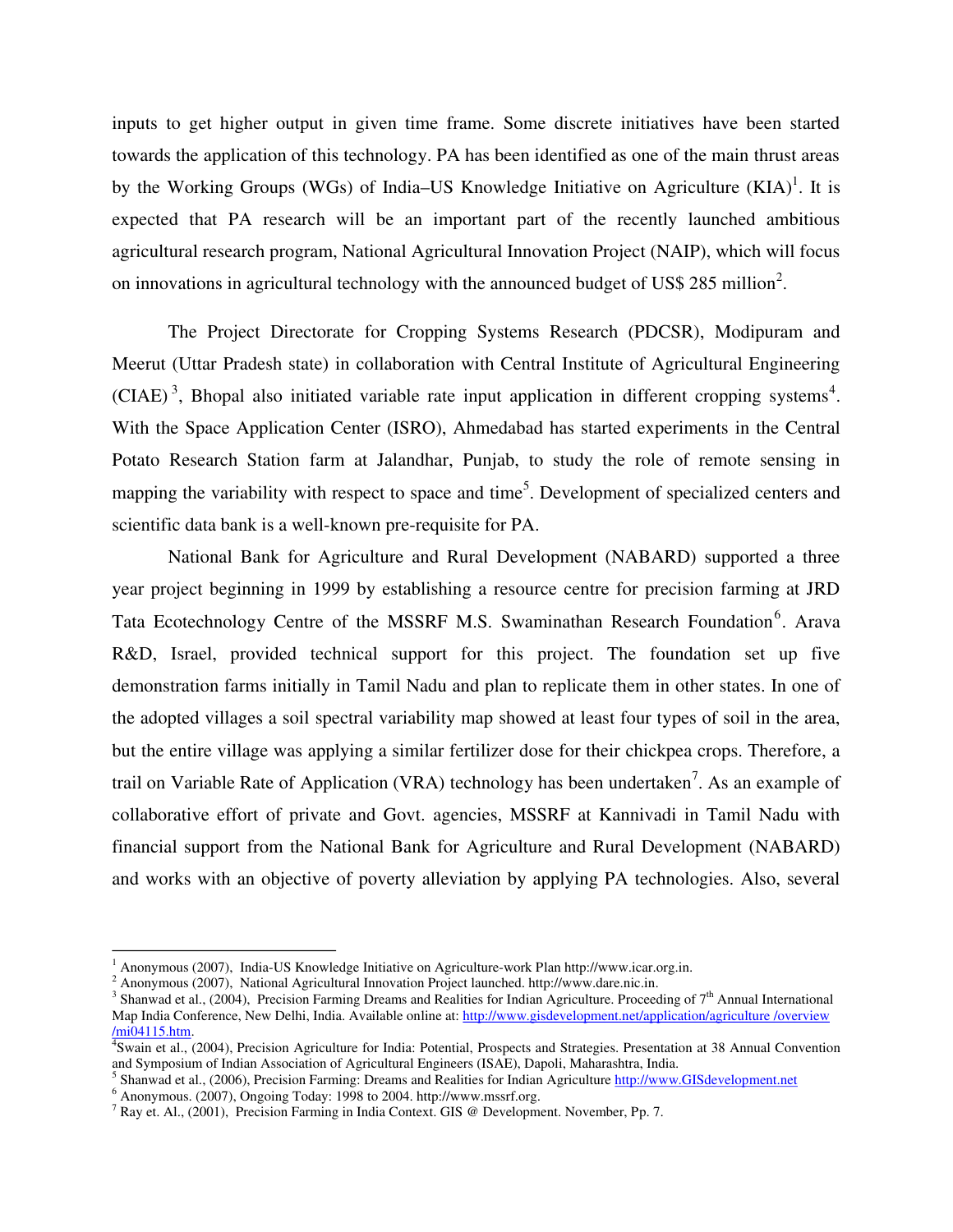low-cost GIS based decision support system and farm machinery are attracting wide attention for their use in precision farming<sup>8</sup>.

#### **Taking Technology to the Fields**

On of the problem is the failure to take laboratory science to the field or doing so ineffectively. Without the meating of technology and ground level implementation, the benefits of modern technology and science cannot be optimal. This problem may arise due to a variety of reason, some of which could be:

- 1. Unsuitability of technology given the local agro-climatic conditions,
- 2. Unawareness of technology due to a communication gap,
- 3. Unwillingness to take unknown risks due to lack of trust,
- 4. Improper use of technology at the field level due to lack of knowledge,
- 5. Cultural barriers to adoption of modern technology, and
- 6. Lack of adequate credit of support investment which is a prerequisite to the adoption of technology.

To overcome these barriers, sound management of the technology dissemination need to followed. This would require out of the box ideas which, in a cost effective way, can overcome these issues. Further, discuss some of the examples of how this has been achieved.

#### **Statement of the Research Problem**

The major problem for the failure of agricultural sector in India is believed to not taking the modern methods and innovations from the knowledge quarters to the agricultural field. Without the meeting of technology and ground level implementation, the benefits of modern technology and science cannot be optimal. Unsuitability of technology given the local agroclimatic conditions, unawareness of technology due to a communication gap, unwillingness to take unknown risks due to lack of trust, lack of knowledge, cultural barriers, lack of adequate credit of support for investment which is a prerequisite to the adoption of technology, to overcome these barriers, sound management of the technology dissemination need to be followed. The demonstration conducted by the Officials of the project at Krishnagiri block, in Pennaiyar river sub basin, Alapatti tank in Krishnagiri district.

<sup>&</sup>lt;sup>8</sup> Ancha Srinivasan, (2006), Handbook of Precision Agriculture, The Haworth Press, Inc, doi: 10.130015627\_18, Pp No. 513-14.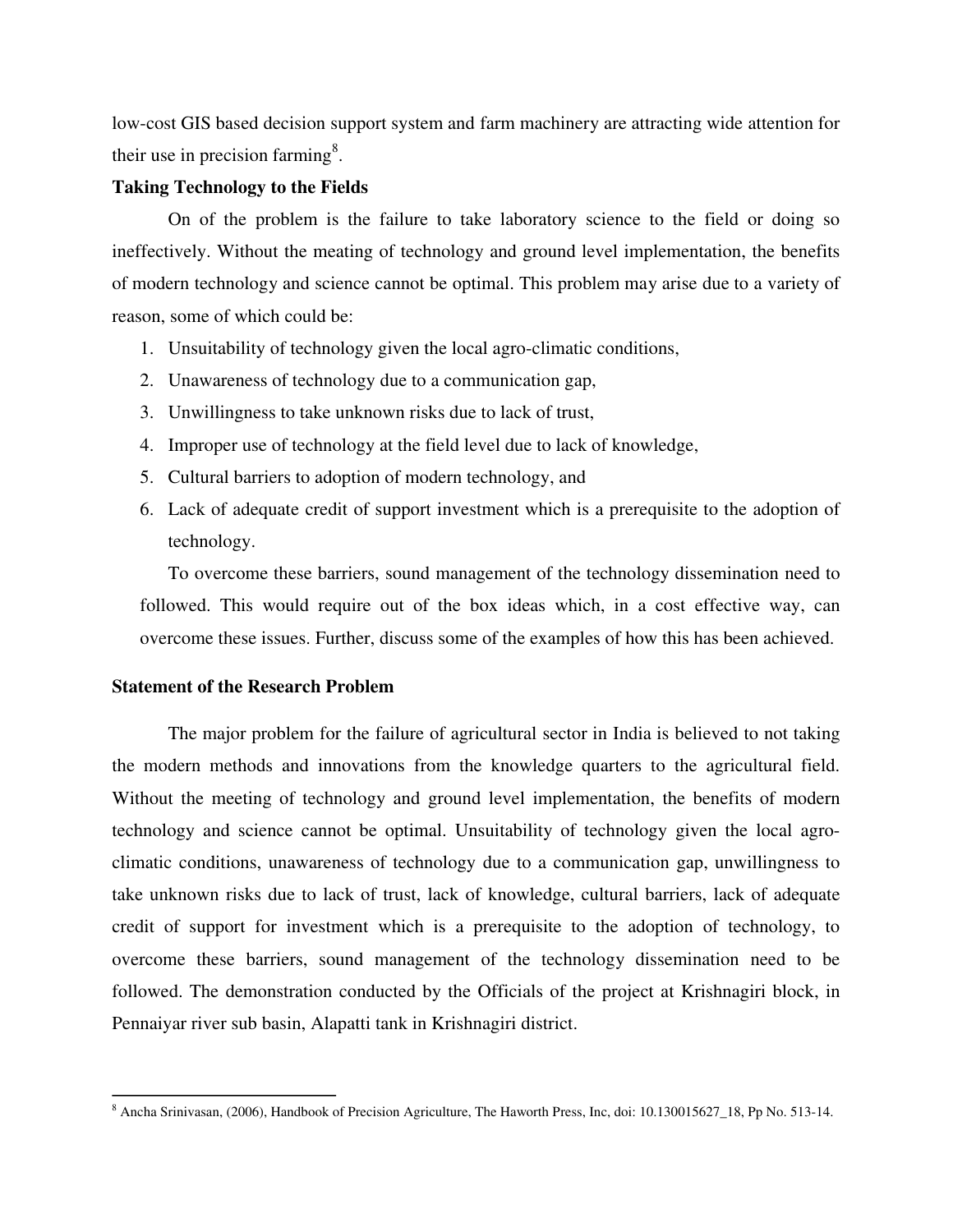#### **Objectives of the Study**

- 1. To study the cost, benefit and yield under the precision farming schemes in Tamil Nadu, and
- 2. To understand the status of the projects implemented under precision faming in Tamil Nadu.

#### **Methodology**

The study was conducted in Krishnagiri district of Tamil Nadu, India during the period of October 2008 to March 2009 with the 39 farmers and covered 26 hectare. The sustainability is very important aspect to measure the success or failure of the precision farming in the implemented area hence 134 farmers with 40 ha coverage were observed during the year 2010 - 11. Followed by the last year Oct 2011 to Mar 2012 the total area of demonstration covered 110 ha and the impact also 110 ha with the overall demonstration which spread across the area with the total sustainability area was 448 ha. Simple statistical tools such as percentage share and annual growth rate were used to analyse the data.

#### **Tamil Nadu Precision Farming Project**

The TNPFP was first implemented Tamil Nadu in Dharmapuri and Krishnagiri districts during 2004-05. Both districts suffered from water scarcity and farmers in the region followed traditional agricultural practices. The government of Tamil Nadu has undertaken the task of implementing the TNPFP through the TNAU. The project covered 400 ha with the main focus on 40 – 60 per cent enhanced yield and effective market linkage. The farm land of the Krishnagiri and the Dharmapuri districts are predominantly rain-fed and resource poor region.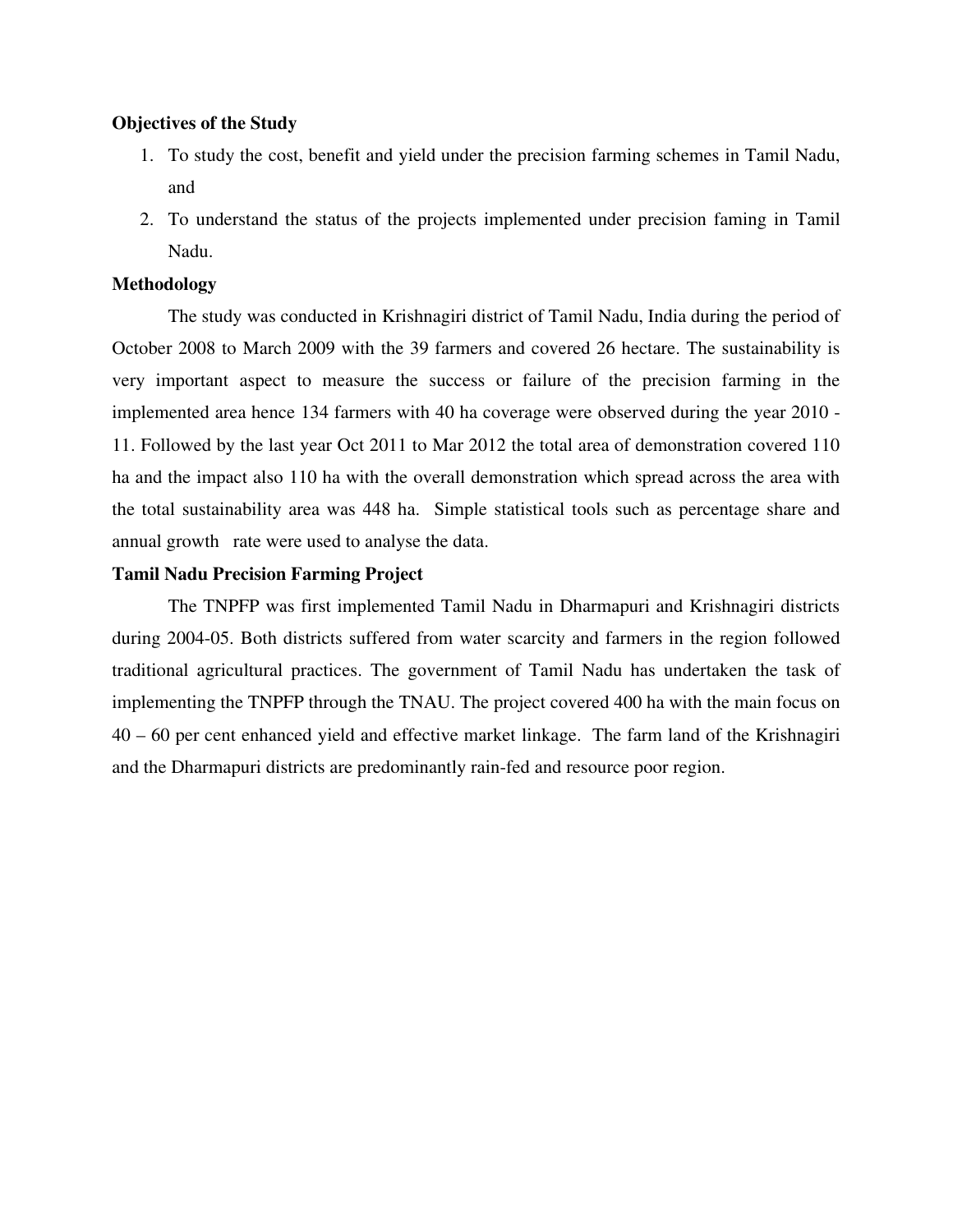| Sl. No         | <b>Particulars</b>                                             | $1st$ year | $2nd$ year | $3rd$ year | <b>Total</b> |
|----------------|----------------------------------------------------------------|------------|------------|------------|--------------|
| 1              | Area (in ha)                                                   | 100        | 200        | 100        | 400          |
| $\overline{2}$ | Financial Outlay (Rs. In Cores)                                |            |            |            |              |
|                | Cultivation<br>(i)                                             | 0.40       | 0.80       | 0.40       | 1.60         |
|                | Drip and Fertigation<br>(ii)                                   | 0.75       | 1.50       | 0.75       | 3.00         |
|                | (iii)<br>Other Including consultancy<br>Establishment          | 0.94       | 0.86       | 0.80       | 2.60         |
|                |                                                                |            |            |            |              |
|                | Total                                                          | 2.09       | 3.16       | 1.96       | 7.20         |
| 3              | Subsidy component to the farmers<br>(restricted to 1.15) lakhs | 100%       | 90%        | 80%        |              |

**Table – 1 the Details of Year Wise TNPFP Implementation** 

Source: TNPFP project Report

It was implemented initially for a period of three years on 250 acres in 2004 – 05, then in 500 acres in 2005 – 06 and 250 acres in 2006 -07 and totally 700 farmers with 400 ha were covered. The Tamil Nadu Agricultural University was the nodal agency that implemented this project with total budget of Rs. 720 lakhs for a period of three years. An amount of Rs. 75,000 for the installation of drip irrigation and Rs. 40,000 for crop production expenses was given to each farmers. One unit is equivalent to one hectare and a farmer is eligible for one hectare only.

The first crop was taken up under the total guidance of scientists from the university, while the subsequent five crops were taken up by the farmers in three years. In the first year, the farmers were unwilling to undertake this project because of their frustration due to the continuing drought in that area for four years since 2002. But after seeing the success of the first 100 farmers and the high market rate for the produce obtained from this scheme, farmer started registering in large numbers during the second year (with 90 per cent of subsidy) and the third year (with 80 per cent of the subsidy). Within a short period, the farmers were enjoying yields that were 3 to 12 times higher than that of normal. They were also conserving water and spending less money on labour.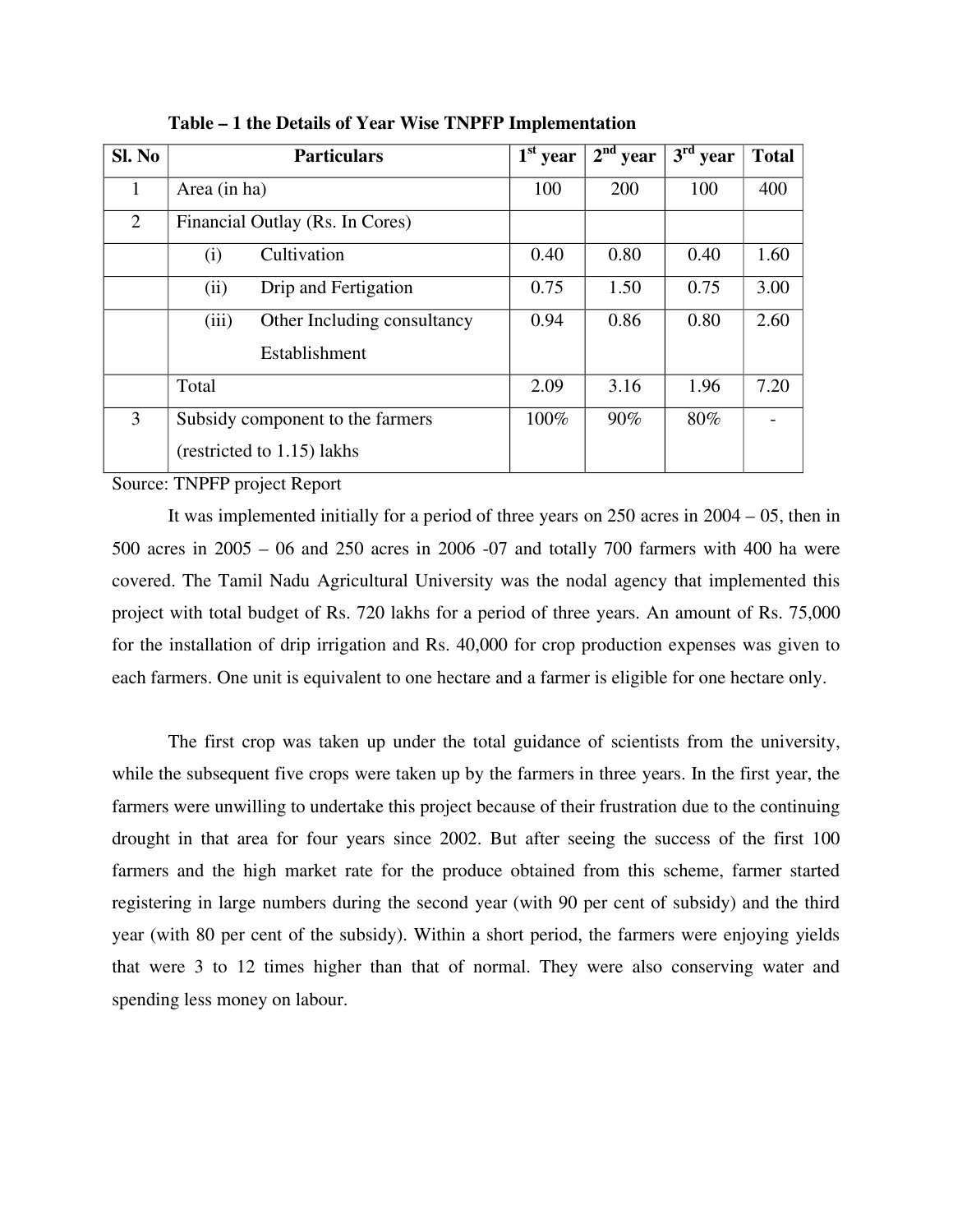| $Sl$ .No       | <b>Particulars</b>          | <b>Conventional system</b> | <b>Precision farming System</b> |
|----------------|-----------------------------|----------------------------|---------------------------------|
| $\mathbf{1}$   | Drip and Fertigation System |                            | Rs. 75,000 (5 years)            |
|                |                             |                            | Rs. 15,000 (Annum)              |
| $\overline{2}$ | <b>Cultivation expenses</b> |                            |                                 |
| $\mathbf I$    | <b>Field Preparation</b>    | 5600                       | 7500                            |
| <b>Ii</b>      | <b>Nursery and Planting</b> | 6000                       | 12000                           |
| <b>Iii</b>     | Weeding                     | 10000                      | 6000                            |
| Iv             | <b>Plant Protection</b>     | 10000                      | 8500                            |
| $\mathbf{V}$   | Fertilizers                 | 8000                       | 20000                           |
| Vi             | Wages                       | 10000                      | 7000                            |
| Vii            | <b>Staking</b>              |                            | $60000$ (4 years) or            |
|                |                             |                            | 15000                           |
|                | <b>Total</b>                | 49600                      | 76000                           |
| $\mathbf{A}$   | Yield                       | 30MT/ha                    | 135MT/ha                        |
| B              | <b>Grades</b>               |                            |                                 |
|                | Grade I                     | 40%                        | 90%                             |
|                | Grade II                    | 40%                        | 5%                              |
|                | Grade III                   | 20%                        | 5%                              |
| $\mathbf C$    | Weight gain                 |                            | 25% more weight                 |
| D              | Water Economy               |                            | 40%                             |
| $\bf{E}$       | Harvest                     | 10 harvest                 | 30 harvest                      |

## **Table – 2 Comparative Statement of Cost and Benefits per ha**

Source: Directorate of Extension Education & Nodal Officer (TNPFP)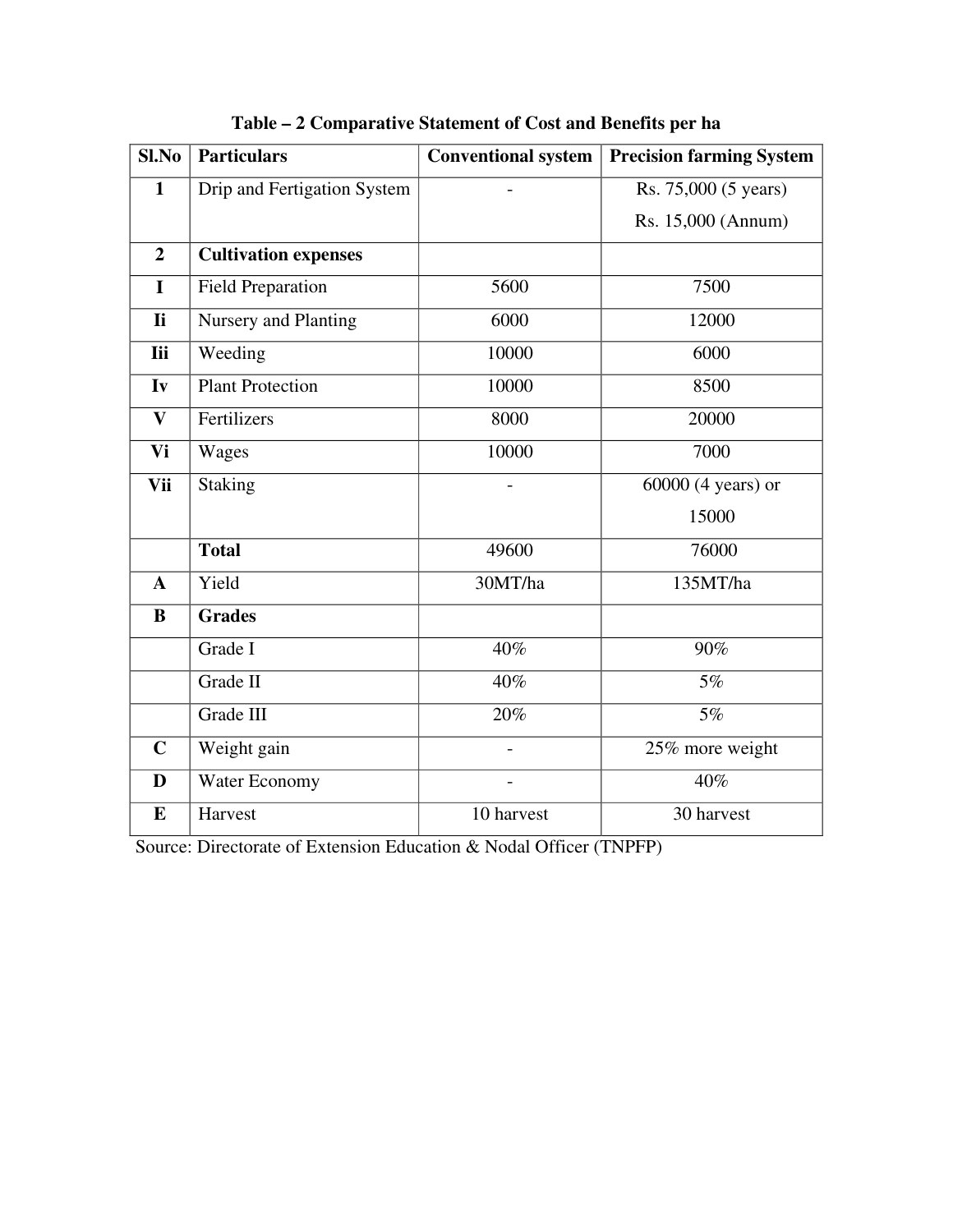|                |                | Cost of            |        | Yield (MT/ha)           | % yield                  |         |
|----------------|----------------|--------------------|--------|-------------------------|--------------------------|---------|
| SI.            | <b>Crops</b>   | <b>Cultivation</b> |        |                         |                          |         |
| N <sub>0</sub> |                | $\mathbf{CS}$      | PF     | $\mathbf{CS}$           | PF                       | over CS |
| $\mathbf{1}$   | Tomato         | 61000              | 99800  | 50 MT                   | 150 MT                   | 200.00  |
| $\overline{2}$ | Chilli         | 46000              | 68000  | 22 MT                   | 35 MT                    | 59.09   |
| 3              | Paprika        | 49000              | 72000  | 37 MT                   | 60 MT                    | 62.16   |
| $\overline{4}$ | Capsicum       | 49000              | 72000  | 18 MT                   | 25 MT                    | 39.00   |
| 5              | <b>Brinjal</b> | 50000              | 82000  | 60 MT                   | 150 MT                   | 150.00  |
| 6              | <b>Bhendi</b>  | 40600              | 62000  | 10 MT                   | 16 MT                    | 60.00   |
| 7              | Cabbage        | 51500              | 78000  | 75 MT                   | 110 MT                   | 46.00   |
| 8              | Cauliflower    | 51500              | 78000  | 32000<br>Flowers        | 44444<br>Flower          | 38.89   |
| 9              | Tapioca        | 30000              | 49000  | 30 MT                   | 45 MT                    | 50.00   |
| 10             | Water melon    | 50000              | 72000  | <b>40 MT</b>            | 60 MT                    | 50.00   |
| 11             | Musk melon     | 56000              | 76000  | 22 MT                   | 34 MT                    | 55.00   |
| 12             | Ribbed gourd   | 42000              | 74000  | 20 MT                   | 30 MT                    | 50.00   |
| 13             | Bottle gourd   | 42000              | 74000  | <b>40 MT</b>            | 66 MT                    | 65.00   |
| 14             | Cotton         | 35000              | 60000  | 20 Q                    | 30 Q                     | 33.33   |
| 15             | Gherkins       | 48000              | 72000  | 20 MT                   | 35 MT                    | 42.86   |
| 16             | Turmeric       | 45000              | 70000  | 5 MT                    | <b>8 MT</b>              | 37.50   |
| 17             | Coriander      | 32000              | 48000  | 87000<br><b>Bundles</b> | 125000<br><b>Bundles</b> | 43.68   |
| 18             | Banana         | 56000              | 115000 | 75 MT                   | 110 MT                   | 46.67   |
| 19             | Sugarcane      | 75000              | 99000  | 150 MT                  | 250 MT                   | 66.67   |
| 20             | Chrysanthemum  | 55000              | 78000  | <b>20 MT</b>            | 25 MT                    | 25.00   |
| 21             | Golden rod     | 77000              | 97200  | 15000<br><b>Bunches</b> | 25000<br><b>Bunches</b>  | 66.67   |
|                | Average        | 49600              | 76000  |                         |                          |         |

**Table – 3 Comparative Statement of Cost of Cultivation and Yield under Conventional System and Precision Farming**

Source: Directorate of Extension Education & Nodal Officer (TNPFP)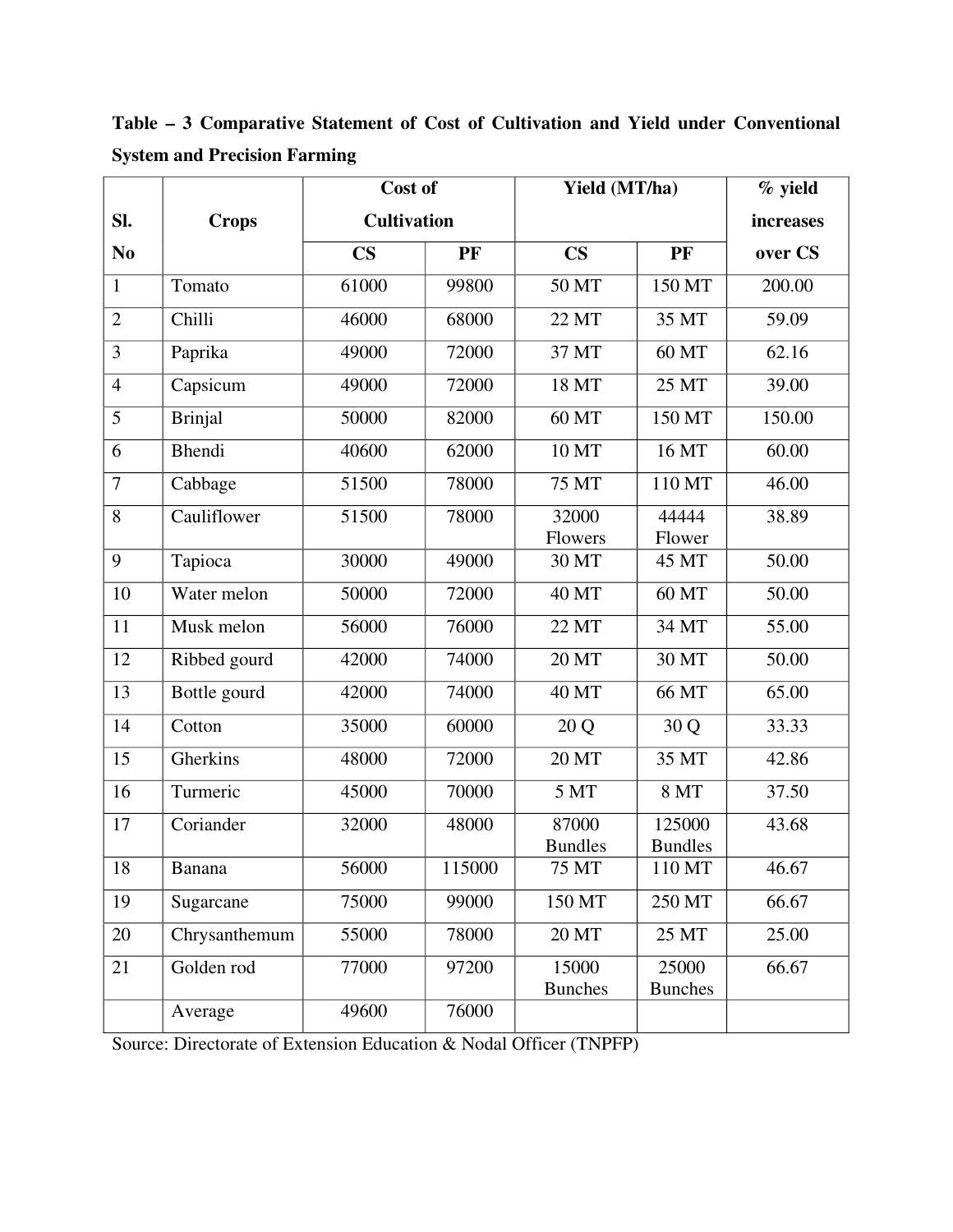The practicing of precision farming not only the farmers of these two districts, but the farmers of the other districts who were taken too were amazed by what they saw. The farmer-tofarmer mode added strength to the outcome, and all the other districts of the state made a demand for implementing the project.

## **Economic and Yield Impact**

The yield different between the TNPFP farmers and non-project farmers in all crops, the present increase in net returns was positive. The percentage increase in net returns ranged from 43 per cent to 221 per cent among the crops grown. In general, the profit margin was higher in all the crops under TNPFP. This was achieved by increased yield and reduced labour cost particularly for irrigation and weed management. Besides higher yield, improvement in quality of the produce was also visualized. The yield under precision farming and national average yield is given in table below.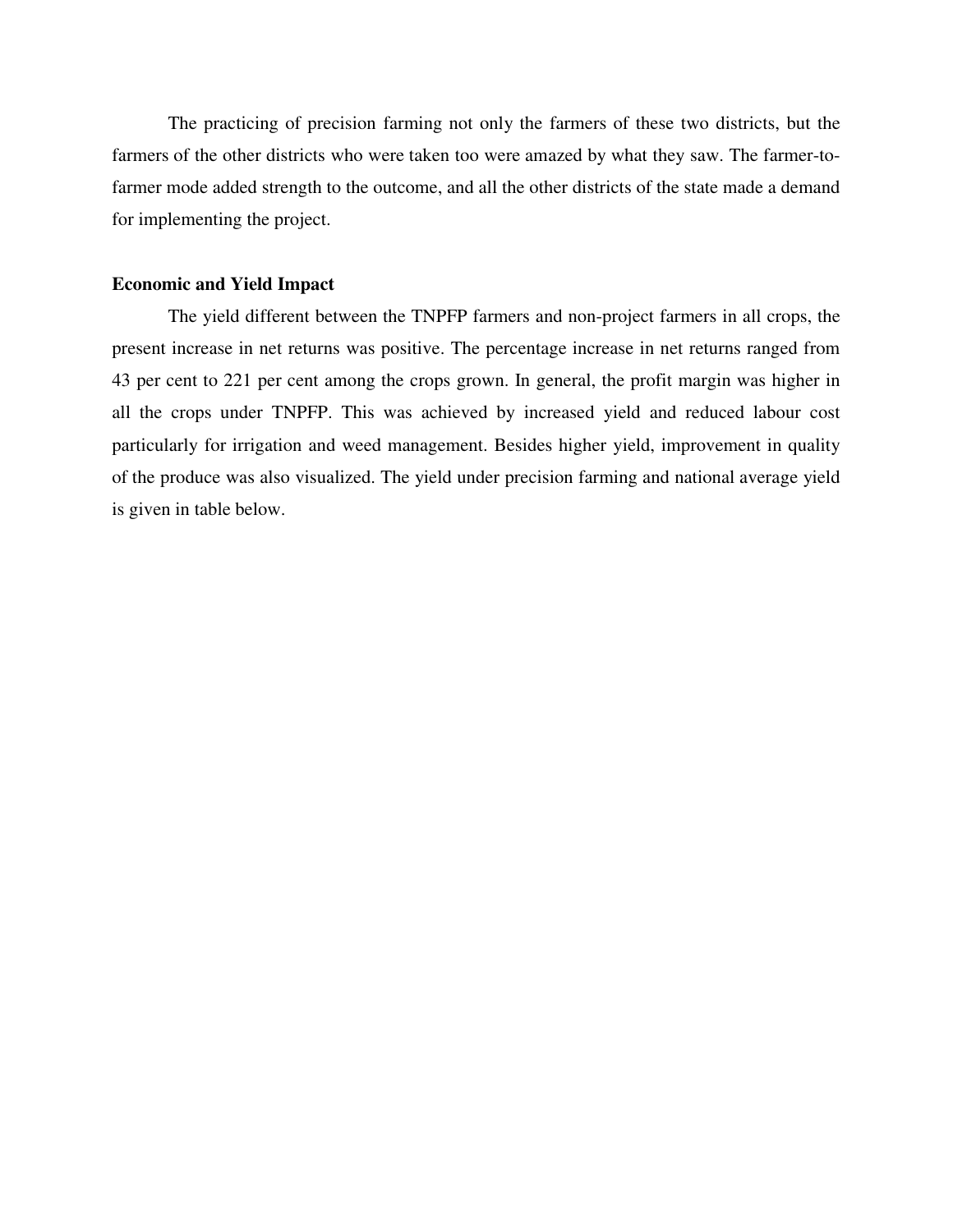| Crop                | <b>Yield</b>            | <b>Tones/HA</b>        | Increase % |
|---------------------|-------------------------|------------------------|------------|
|                     | <b>National Average</b> | <b>Precision Yield</b> |            |
| Tomato              | 17.35                   | 150                    | 764.55     |
| Chilli              | 12.02                   | 35                     | 191.18     |
| <b>Brinjal</b>      | 10.46                   | 156                    | 1334.03    |
| <b>Ladies Finer</b> | 6.28                    | 16                     | 154.78     |
| Tapioca             | 25.52                   | 52                     | 103.76     |
| Turmeric            | 4.95                    | 9                      | 81.81      |
| Sugarcane           | 80-100                  | 250                    | 177.77     |
| Cotton              | 15-20Quintal            | 30Quintal              | 111.43     |
| Watermelon          | 12.71                   | 60                     | 372.06     |
| Ash Gourd           | 21.95                   | 40                     | 82.23      |
| Onion               | 11.32                   | 21                     | 85.51      |
| Banana              | 28.58                   | 110                    | 284.88     |
| Cabbage             | 14.38                   | 120                    | 734.49     |
| Cauliflower         | 14.22                   | 33                     | 132.06     |
| Pumpkin             | 11.91                   | 50                     | 319.81     |
| Bitter gourd        | 6.23                    | 15                     | 140.77     |
| Ribbed gourd        | 15.85                   | 34                     | 114.51     |
| Bottle gourd        | 12.21                   | 66                     | 440.54     |
| Cucumber            | 6.48                    | 20                     | 208.64     |
| <b>Beans</b>        | 5.8                     | 12                     | 106.89     |
| Beetroot            | 16.75                   | 35                     | 108.95     |
| Rose                | 101k stems              | 251k stems             | 150.00     |
| Marigold            | 10                      | 25                     | 150.00     |
| Chrysanthemum       | $8 - 15$                | 25                     | 117.39     |
|                     |                         |                        |            |

**Table – 4 Details of Yield of Precision Farming and National Average**

Source: TNPFP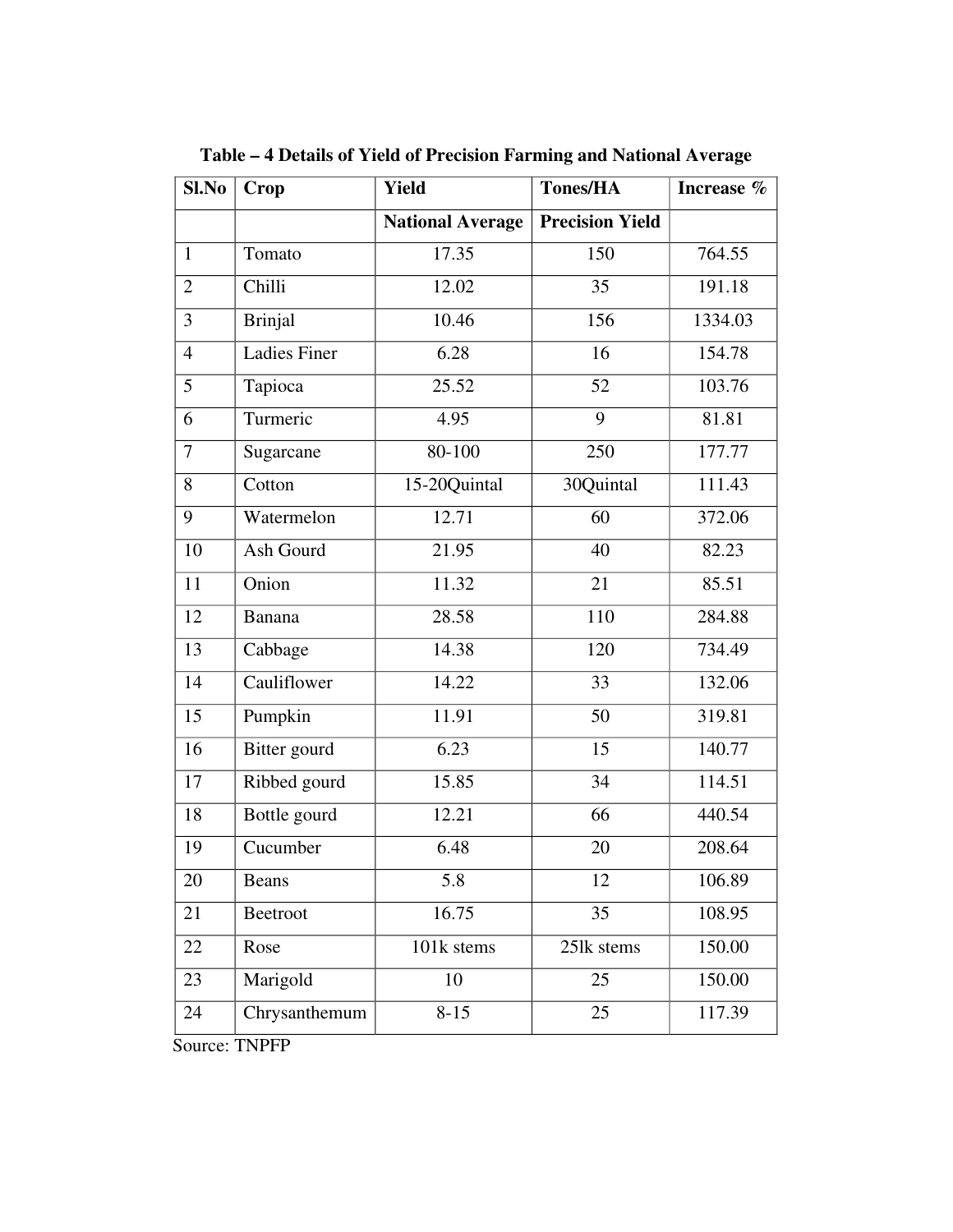#### **Mega Demonstration of Cluster Farming in Kavunji**

After the success of Tamil Nadu Precision Farming Project (TNPFP) introduction of a mega cluster project bringing 1,196.56 acres irrigated rain fed and waste land under cultivation together at an estimated cost of Rs. 7.77crores. A total of 1,497 farmers are benefited in Kavunji at Kodaikanal, Tamil Nadu. The all farmers associated in the form of cluster were produced potato, carrot, peas and beans in large scale adopting with the latest techniques of precision farming. The department of horticulture supported for field preparation, installed drip, fertigation system, community nursery, and supply of inputs for cultivation of vegetables, the agro engineering department was created water structure, including 19 ground level reservoirs to store water dram from pipes from the konalaru river and provided pumping facilities to irrigate the entire project area. Further, six collection vehicles and 5,000 plastic creates at a cost of Rs. 92 lakhs was also be given to the farmers. Financially government supported at Rs. 65,000 per hectare and farmer contribution at Rs. 40,000 was arranged through co-operative bank now farmers were able to produce crops throughout the year. The ultimate aim was to enhance income of farmers and make it as sustainable one.<sup>9</sup>

#### **Demonstration Effect in Agriculture**

According to Dusenberry demonstration effects are effects on the behavior of individuals caused by observation of the actions of others and their consequences (Duesenberry, 1949)<sup>10</sup>. The term was describing the fact that developments in place will often act as catalyst in another place. Countries and local governments often adopt laws and economic policies similar policies in order to emulate that success. It also affects on the behavior of individuals cause a low observation of others. In agricultural economics, demonstration effects may help explain the spread of new form of farm production which gave more remuneration. Farmers do not always know everything about the present technology available of the country. However, they may question about any of the new technology with other neighbor adoption policies.

 $9$  Raju. K (2008), Kavunji to Adopt PrecisionFfarming, The Hindu.

<sup>&</sup>lt;sup>10</sup> Dusenberry, J.S. (1949), Income, Saving and the Theory of Consumer Behavior, Harvard University Press, Cambridge P. 27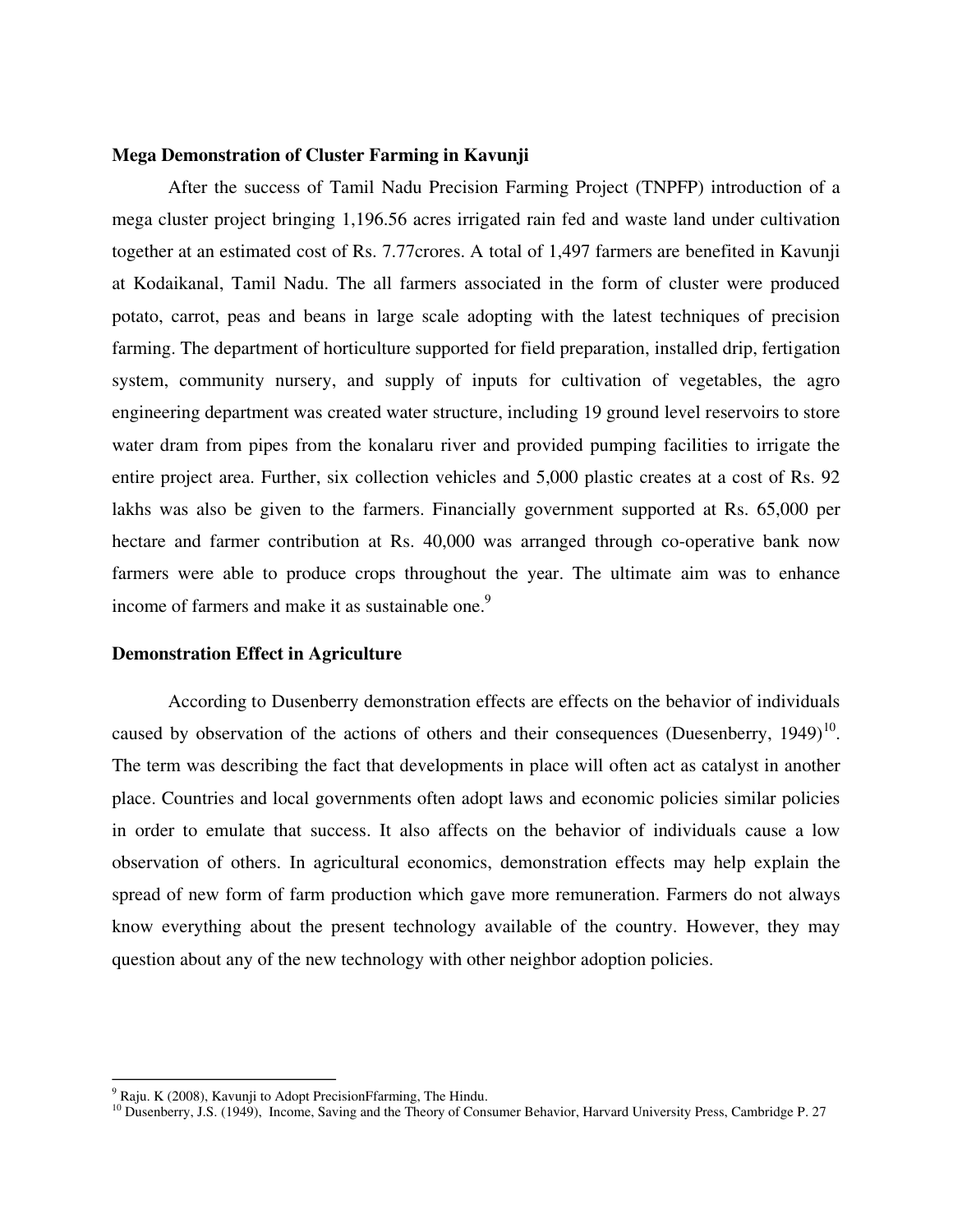#### **TN IAMWARM**

Improved performance in agriculture and related fields is the key to unlock the tremendous potential of the rural areas of Tamil Nadu. In this direction, Tamil Nadu Irrigated Agriculture Modernization and Water Bodies Restoration and Management (TN IAMWARM) is a unique World Bank has assisted a project implemented with the prime motive of maximizing the productivity of water leading to improved farm income and products with inbuilt precision farming system. The project is to be executed over 6 years starting 2007 with the outlay of Rs. 2547 crores.

Broader objective of the project is to achieve sustainable economic growth as well as poverty alleviation through maximizing productivity of water. The IAMWARM project was support the investment of the following specific objectives

- 1. Improving irrigation service delivery including adoption of modern water saving irrigation technologies and agricultural practices
- 2. Agricultural intensification and diversification
- 3. Balancing market access and agribusiness opportunities
- 4. Strengthening institutions dealing with water resources management
- 5. Large scale adoption of drip fertigation of precision farming technologies in field crops, commercial crops and horticultural crops
- 6. Provide necessary training through various centres like KVK, research stations of TNAU, to the farmers and others stakeholders for capacity building.
- 7. The project seeks to converge Water Resource Organisation, Agriculture, Horticulture, Agricultural Engineering, Agricultural Marketing, TNAU, Animal Husbandry and Fisheries Departments and Government of Tamil Nadu as the nodal agency. TNAU has started the line departments implementing TN-IAMWARM project, it was primarily concentrated on the transfer of water saving improving production technologies of major crops of the respective area. Under this project, 63 selected sub basins are to be covered a period of six years (2007 - 2013).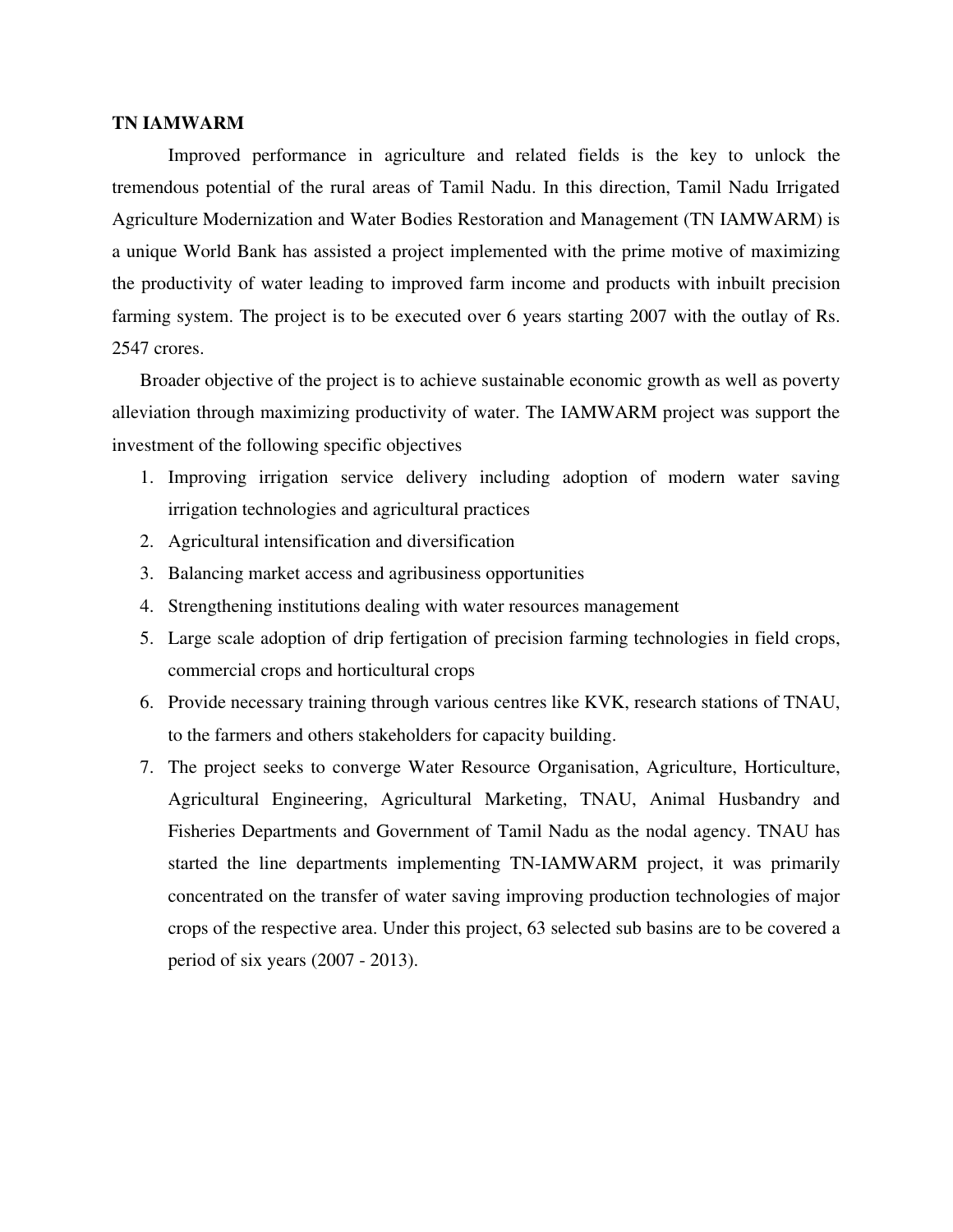|--|

| Sl.No         | Phase     | Year        | No.of.Sub basins |
|---------------|-----------|-------------|------------------|
|               | Phase I   | $2007 - 08$ | 12               |
| 2             | Phase II  | $2008 - 09$ | 14               |
| $\mathcal{F}$ | Phase III | $2009 - 10$ | 37               |
|               | Phase IV  | $2011 - 12$ |                  |

**Year Wise Implementation**

Source: tniamwarmtnau.org/iamwarm

Out of the 63 sub basins included in the project 12 sub basins was initiated in the first year, 14 sub basins in the second year and the remaining 37 in the third year with management support and co-ordination provided by the multi disciplinary project unit (MDPU) the project commences from the financial year 2007 – 08.

Under the IAMWARM project the training gave to the farmers to know how the precision farming technologies through the project period from 2007 – 08. The numbers of farmers benefited from the training given in the below table

**Table – 6 Details of the Year Wise IAMWARM**

| Sl.No          | <b>Block</b>       | 2008-09 | 2009-10 | 2010-11 | 2012-13 | 2013-14 | Total No's |
|----------------|--------------------|---------|---------|---------|---------|---------|------------|
| 1              | Krishnagiri        | 50      | 100     | 25      |         | 16      | 191        |
| $\overline{2}$ | Hosur              | 75      | 100     | 50      |         | 74      | 299        |
| 3              | Kelamangalam       | 50      |         |         |         |         | 50         |
| $\overline{4}$ | Soolagiri          | 50      | 75      | 100     |         | 75      | 300        |
| 5              | Vepanapalli        | 25      | 75      | 125     | 125     | 16      | 366        |
|                | Total              | 250     | 350     | 300     | 125     | 181     | 1,206      |
|                | Percentage $(\% )$ | (20.72) | (29.02) | (24.88) | (10.36) | (15.00) | (100.00)   |
|                | Amount             | 50,000  | 70,000  | 50,000  | 25,000  | 37,500  | 2,32,500   |

**Training Given to the Farmers and Costs**

Source: Assistant Director, Horticulture Department of Krishnagiri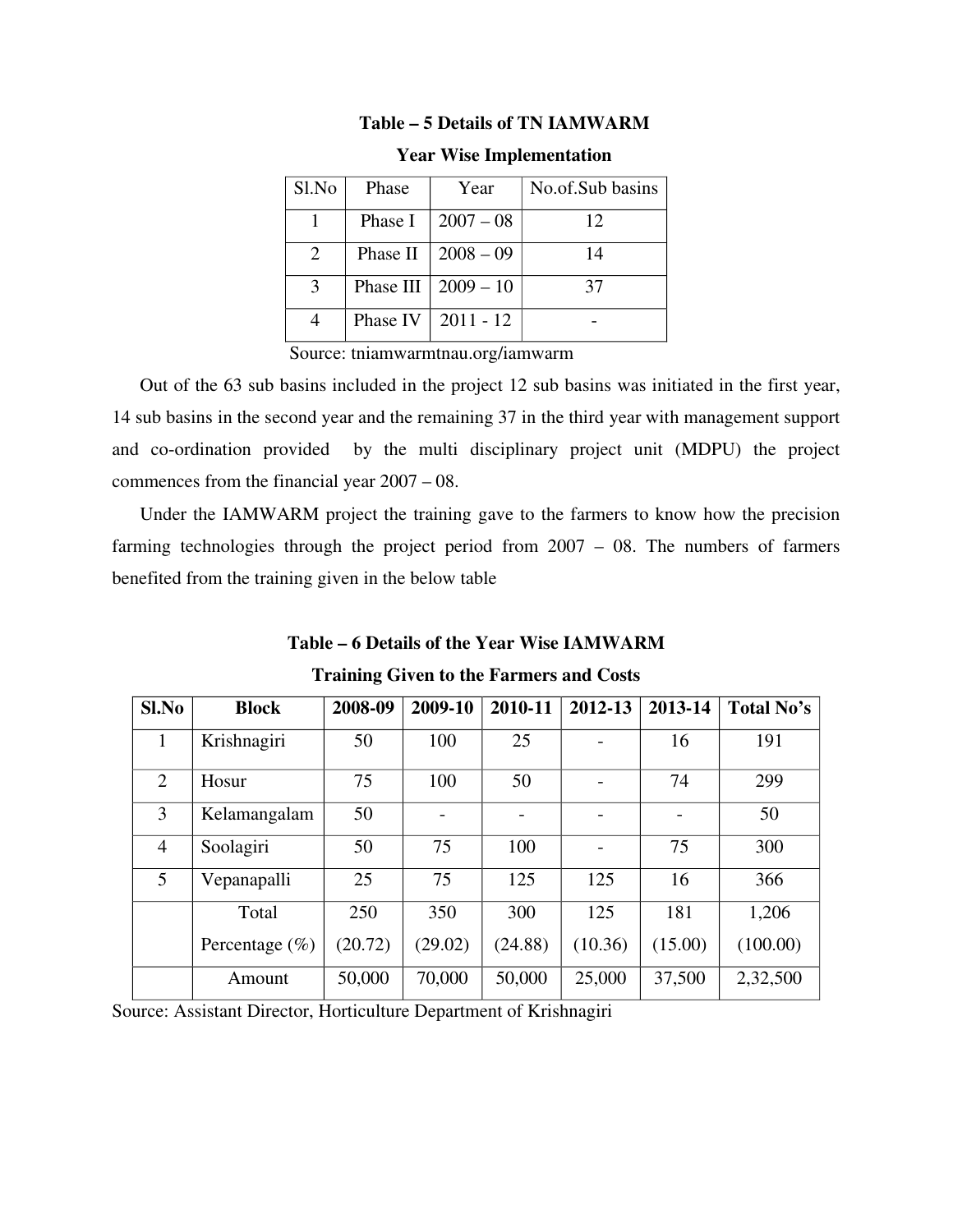The above table shows that the number of farmers given training under the TN-IAMWARM project from the period of  $2008 - 09$  to  $2013 - 14$ . Per head cost of the training Rs. 200 for the individual farmers and thus the total amount Rs. 2,32,500 spend under the project with the total number of beneficiaries 1,206.

| Sl.            | <b>Monitoring Period</b>      |         | Demonstration     | Impact                      |                   | Sustainability |                   |
|----------------|-------------------------------|---------|-------------------|-----------------------------|-------------------|----------------|-------------------|
| N <sub>o</sub> |                               | No.of.  | <b>Total Area</b> | No.of.                      | <b>Total Area</b> | No.of.         | <b>Total Area</b> |
|                |                               | Farmers | (in Ha)           | <b>Farmers</b>              | (in Ha)           | Farmers        | (in Ha)           |
|                | Oct 2008 - Mar 2009           | 39      | 26                | 3                           | 1.5               | 17             | 16                |
| 2              | Oct 2009 – Mar 2010           | 65      | 24                | 17                          | $\overline{4}$    | 134            | 40                |
| 3              | Oct 2010 – Mar 2011           | 12      | 9                 | $\mathcal{D}_{\mathcal{L}}$ | $\overline{2}$    | 118            | 30                |
| $\overline{4}$ | Oct $2011 - \text{Mar } 2012$ |         | 110               |                             | 110               |                | 448               |
| 5              | Total                         |         |                   |                             |                   |                |                   |

**Table – 7 Details of TN- IAMWARM Demonstration, Impact and Sustainability of Farmers & Hectare Sub Basin: Pennaiyar Block: Krishnagiri Tank: Alapatti**

Source: Assistant Director of Horticulture, Krishnagiri

As observed in table 7 that the demonstration conducted by the department official of the project at Krishnagiri block, in Pennaiyar river sub basin, Alapatti tank in Krishnagiri district reveals that the initial demonstration implemented in the period of October 2008 to March 2009 with the 39 farmers and covered 26 hectare. The impact derived from the demonstration which is 3 farmers and an area with 1.5 ha. However, the sustainability with the precision farming technologies for the crop production 17 farmers and 16 ha area was practiced in the initial period. The consistence of the demonstration in the second year period from October 2009 to March 2010 with 64 farmers and 24 ha covered. This impact relatively higher than the first year which is 17 farmers with 4 ha impact taken place due to demonstration. However, the sustainability is very important aspect to measure the success or failure of the precision farming in the implemented area hence 134 farmers with 40 ha coverage shows that the real demonstration effects on farmers are adopted and sustained with precision farming through the year with various multi crops cultivated by the farmers because of higher yield, least inputs and more than that huge income from the farm. Followed by the last year Oct 2011 to Mar 2012 the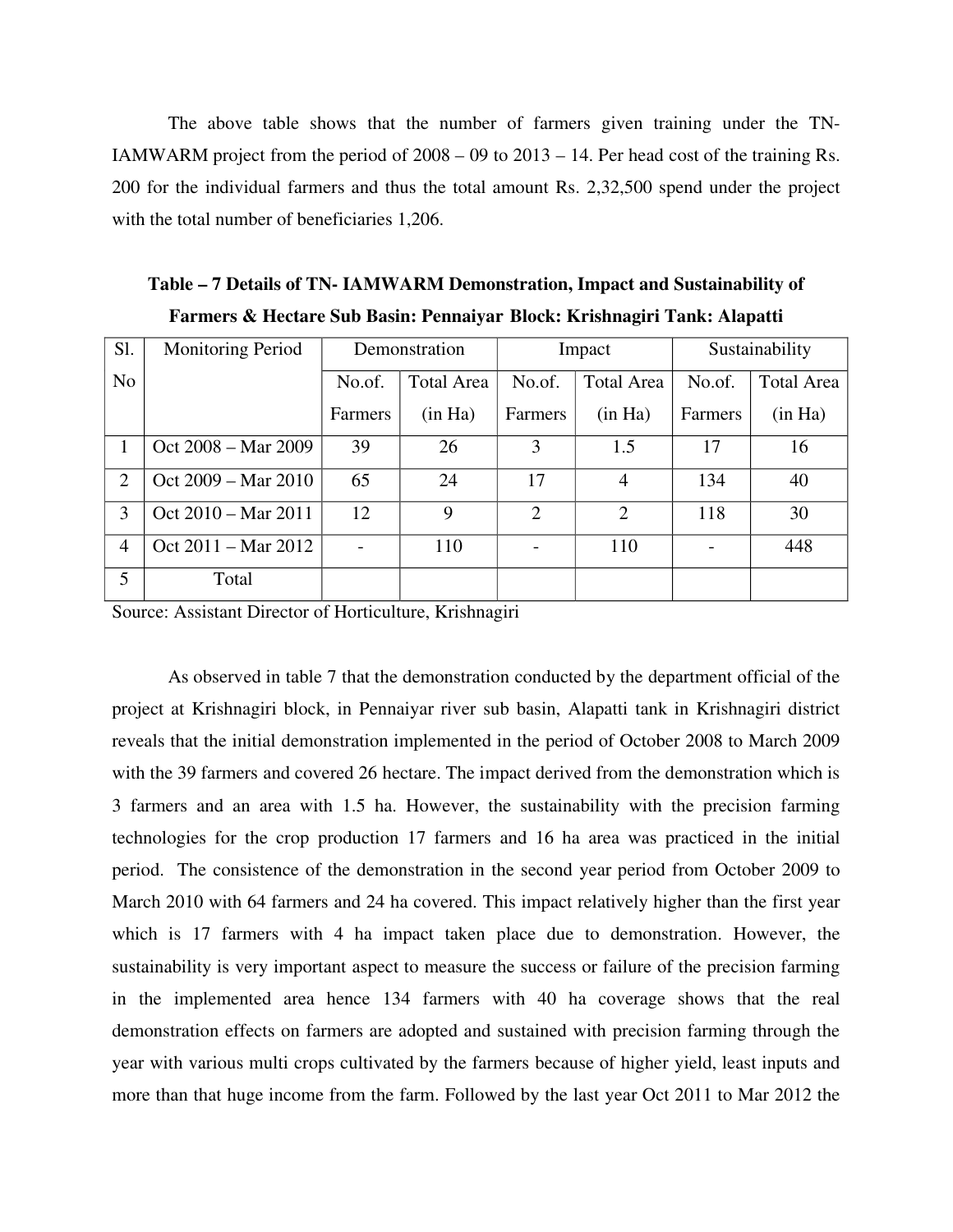total area of demonstration covered 110 ha and the impact also 110 ha with the overall demonstration which spread across the area with the total sustainability area is 448 ha.

# **Table – 8 Details of TN- IAWARM Demonstration, Impact and Sustainability of Average Yield (Kg/Ha) for selected crops**

| Sl.No          | Crop Name     | Average Yield (Kg / Ha) |         |                |  |  |  |
|----------------|---------------|-------------------------|---------|----------------|--|--|--|
|                |               |                         |         |                |  |  |  |
|                |               | Demonstration           | Impact  | Sustainability |  |  |  |
|                |               |                         |         |                |  |  |  |
| 1              | <b>Bhendi</b> | 10000                   | 8000    | 9000           |  |  |  |
|                |               | (100.00)                | (80.00) | (90.00)        |  |  |  |
| $\overline{2}$ | Banana        | 53000                   | 45000   | 48000          |  |  |  |
|                |               |                         |         |                |  |  |  |
|                |               | (100.00)                | (84.90) | (90.56)        |  |  |  |
| 3              | Jasmine       | 4500                    | 4300    | 4500           |  |  |  |
|                |               | (100.00)                | (95.55) | (100.00)       |  |  |  |
| 4              | Tomato        | 28000                   | 24000   | 26500          |  |  |  |
|                |               | (100.00)                | (85.71) | (94.64)        |  |  |  |

Source: Assistant Director of Horticulture, Krishnagiri

The above table shows that the selected crops yield under the project demonstration, impact yield of the crops and finally the crops with sustained yield by practiced of the farmers in the project implemented area.

## **Major Findings of the Study**

- 1. The government of Tamil Nadu has undertaken the task of implementing the Tamil Nadu Precision Farming Project (TNPFP) through the Tamil Nadu Agricultural University (TNAU). The project covered 400 ha with the main focus on 40 – 60 per cent enhanced yield and effective market linkage.
- 2. Tamil Nadu Precision Farming Project (TNPFP) was implemented initially for a period of three years on 250 acres in 2004 – 05, and then in 500 acres in 2005 – 06 and 250 acres in 2006 -07 and totally 700 farmers with 400 ha were covered. This project was implemented with a total budget of Rs. 720 lakhs for a period of three years. An amount of Rs. 75,000 for the installation of drip irrigation and Rs. 40,000 for crop production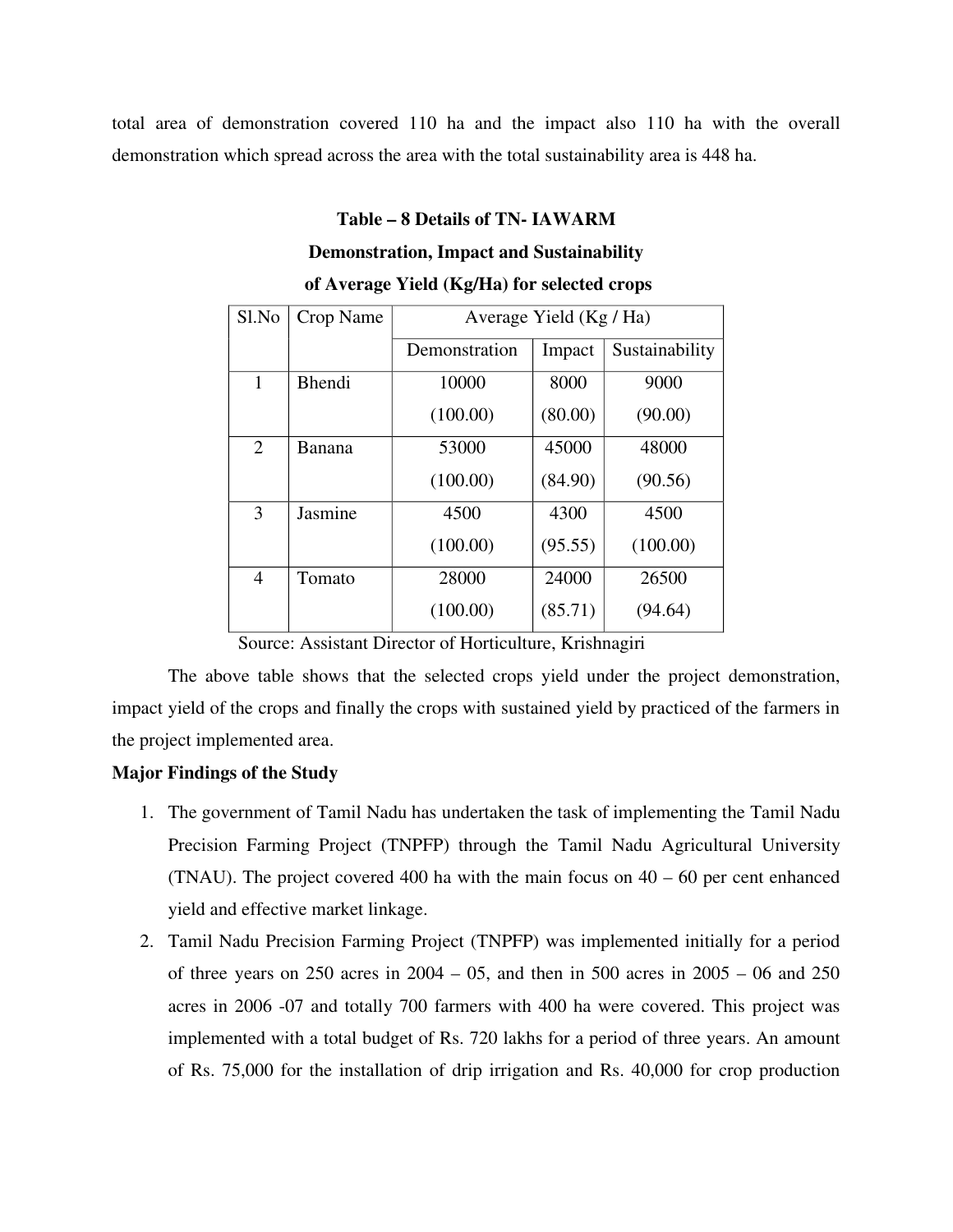expenses was given to each farmer. One unit is equivalent to one hectare and a farmer is eligible for one hectare only.

- 3. Found that after seeing the success of the first 100 farmers and the high market rate for the produce obtained from this scheme, farmer started registering in large numbers during the second year (with 90 per cent of subsidy) and the third year (with 80 per cent of the subsidy). Within a short period, the farmers were enjoying yields that were 3 to 12 times higher than that of normal. They were also conserving water and spending less money on labour.
- 4. The percentage increase in net returns ranged from 43 per cent to 221 per cent among the crops grown. In general, the profit margin was higher in all the crops under TNPFP. This was achieved by increased yield and reduced labour cost particularly for irrigation and weed management. Besides higher yield, improvement in quality of the produce was also visualized.
- 5. A total of 1,497 farmers are benefited in Kavunji at Kodaikanal, Tamil Nadu. The all farmers associated in the form of cluster were produced potato, carrot, peas and beans in large scale adopting with the latest techniques of precision farming. The ultimate aim was to enhance income of farmers and make it as sustainable one.
- 6. TN-IAMWARM project from the period of 2008 09 to 2013 14. Per head cost of the training Rs. 200 for the individual farmers and thus the total amount Rs. 2,32,500 spend under the project with the total number of beneficiaries 1,206.

#### **Conclusion**

The success of the first 100 farmers and the high market rate for the produce obtained from the scheme Tamil Nadu Precision Farming Project (TNPFP) farmers started registering in large numbers during the second year (with 90 per cent of subsidy) and the third year (with 80 per cent of the subsidy). Within a short period, the farmers were enjoying yields that were 3 to 12 times higher than that of normal. They were also conserving water and spending less money on labour. The percentage increase in net returns ranged from 43 per cent to 221 per cent among the crops grown. In general, the profit margin was higher in all the crops under TNPFP. This was achieved by increased yield and reduced labour cost particularly for irrigation and weed management. Besides higher yield, improvement in quality of the produce was also visualized.